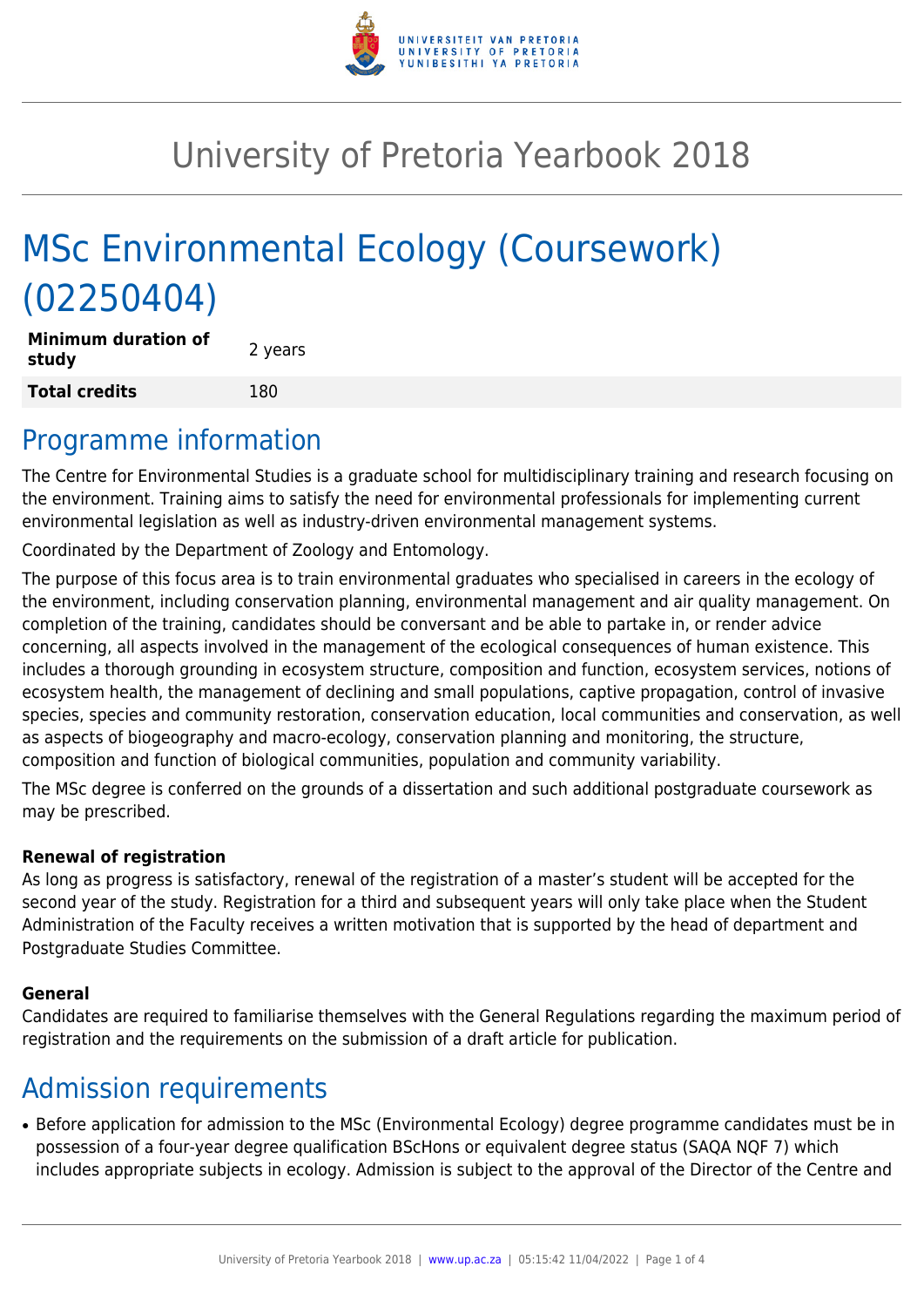

#### the appropriate head of department outside the Centre.

- Candidates must demonstrate proficiency in the English language up to the level required by either the TOEFL test (www.ets.org/toefl) or the IELTS language proficiency test (www.ielts.org).
- Admission is additionally dependent on availability of supervisor/s and/or projects within the department.

## Other programme-specific information

One of the listed specialisation modules may be substituted with an elective module subject to the approval of the Director of the Centre. Choice of an elective is based on the academic background and/or anticipated career of the student but is expected to be relevant to either conservation biology or sustainable forestry management.

## Promotion to next study year

The progress of all master's candidates is monitored biannually by the supervisor and the postgraduate coordinator. A candidate's study may be terminated if the progress is unsatisfactory or if the candidate is unable to finish his/her studies during the prescribed period.

Subject to exceptions approved by the dean, on recommendation of the head of department, and where applicable, a student may not enter for the master's examination in the same module more than twice.

## Pass with distinction

The MSc degree is conferred with distinction to candidates who obtain a final average mark of at least 75% and a mark of at least 75% for the dissertation/mini-dissertation from each of the members of the examination panel. Where a member of the examination panel awards a mark of less than 75% for the dissertation/mini-dissertation, that member of the examination panel must offer, in writing, support for his/her decision, or indicate in writing that he/she supports the examination committee's decision to confer the degree with distinction.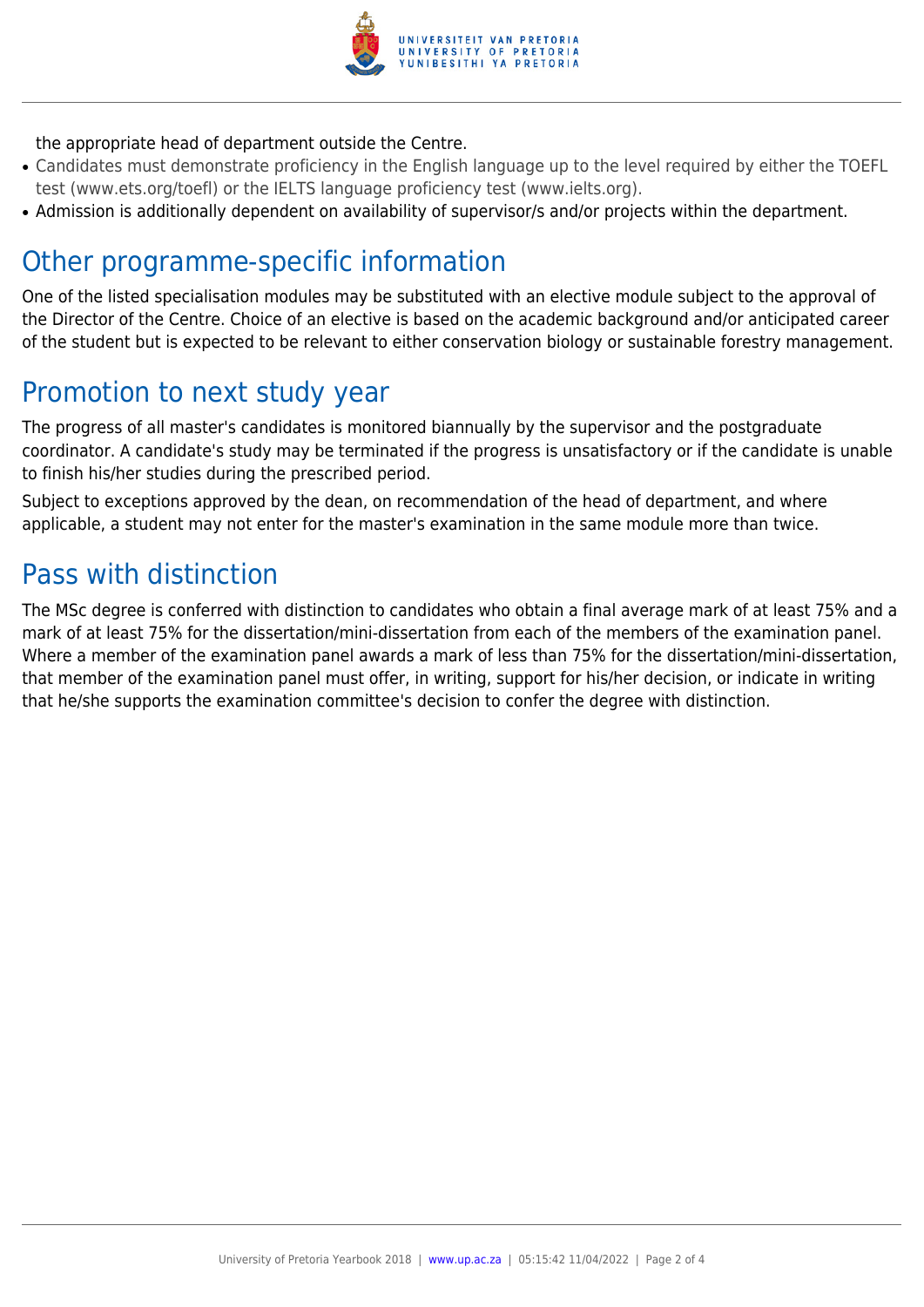

## Curriculum: Year 1

#### **Minimum credits: 180**

#### **Programme information:**

Minimum credit: 180 Core credits: 120 Elective credits: 60

### **Core modules**

[Environmental paradigms 810](https://www.up.ac.za/faculty-of-education/yearbooks/2018/modules/view/ENV 810) (ENV 810) - Credits: 15.00 [Environmental law 816](https://www.up.ac.za/faculty-of-education/yearbooks/2018/modules/view/ENV 816) (ENV 816) - Credits: 15.00 [Trees in a multifunctional landscape 833](https://www.up.ac.za/faculty-of-education/yearbooks/2018/modules/view/ENV 833) (ENV 833) - Credits: 15.00 [Mini-dissertation 891](https://www.up.ac.za/faculty-of-education/yearbooks/2018/modules/view/ENV 891) (ENV 891) - Credits: 90.00 [Conservation planning and monitoring 808](https://www.up.ac.za/faculty-of-education/yearbooks/2018/modules/view/ZEN 808) (ZEN 808) - Credits: 15.00 [Biogeography and macro-ecology 809](https://www.up.ac.za/faculty-of-education/yearbooks/2018/modules/view/ZEN 809) (ZEN 809) - Credits: 15.00

### **Elective modules**

[Environment and development 811](https://www.up.ac.za/faculty-of-education/yearbooks/2018/modules/view/ENS 811) (ENS 811) - Credits: 15.00 [Strategic environmental management 822](https://www.up.ac.za/faculty-of-education/yearbooks/2018/modules/view/ENS 822) (ENS 822) - Credits: 15.00 [Environment and land reform 823](https://www.up.ac.za/faculty-of-education/yearbooks/2018/modules/view/ENS 823) (ENS 823) - Credits: 15.00 [Social modelling and assessment 824](https://www.up.ac.za/faculty-of-education/yearbooks/2018/modules/view/ENS 824) (ENS 824) - Credits: 15.00 [International environmental management systems 822](https://www.up.ac.za/faculty-of-education/yearbooks/2018/modules/view/ENV 822) (ENV 822) - Credits: 15.00 [Water quality management 810](https://www.up.ac.za/faculty-of-education/yearbooks/2018/modules/view/EWM 810) (EWM 810) - Credits: 15.00 [Water conservation and demand management 821](https://www.up.ac.za/faculty-of-education/yearbooks/2018/modules/view/EWM 821) (EWM 821) - Credits: 15.00 [Water supply and sanitation 822](https://www.up.ac.za/faculty-of-education/yearbooks/2018/modules/view/EWM 822) (EWM 822) - Credits: 15.00 [Forest ecology and management 835](https://www.up.ac.za/faculty-of-education/yearbooks/2018/modules/view/FOR 835) (FOR 835) - Credits: 15.00